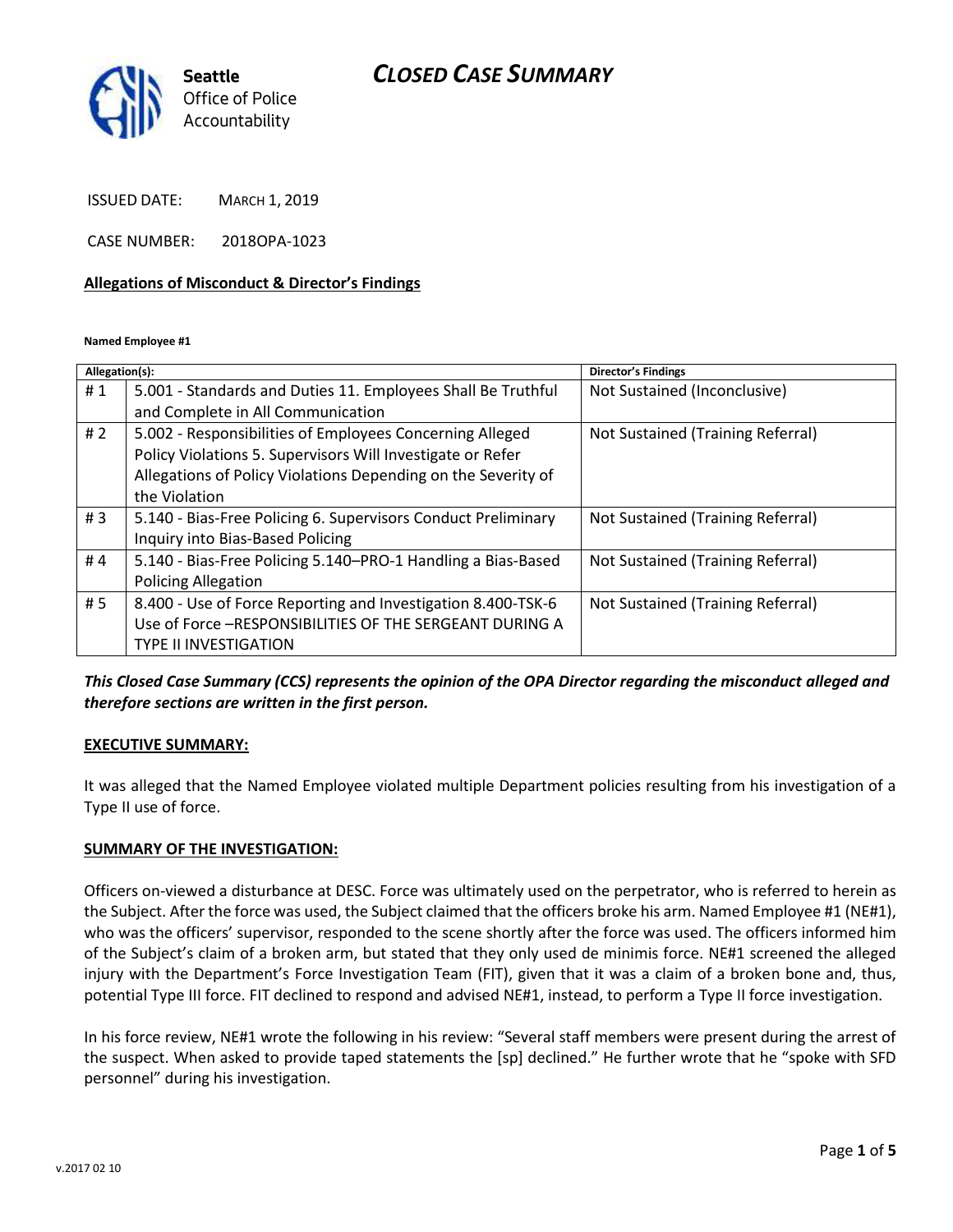# *CLOSE CASE SUMMARY*

OPA CASE NUMBER: 2018OPA-1023

NE#1's screening of the incident and investigation were captured on Body Worn Video (BWV). The BWV revealed no evidence that NE#1 ever spoke with or tried to speak with DESC staff or SFD personnel. The BWV also indicated that the Complainant, at one point, made a bias allegation to NE#1. He specifically stated that an officer broke his arm because the officer was a "racist." NE#1 did not investigate this allegation or timely complete either a Bias Review or an OPA referral.

NE#1's Lieutenants determined that he failed to properly handle the bias allegation and counseled NE#1 regarding this. However, they did not refer NE#1 to OPA at that time. NE#1's Captain later reviewed this matter, disagreed with how the Lieutenants handled NE#1's failure to comply with policy, and referred this matter to OPA. This investigation ensued. The Lieutenants were originally included as Named Employees in this case, but were later removed as the investigation proceeded.

### **ANALYSIS AND CONCLUSIONS:**

### **Named Employee #1 - Allegations #1** *5.001 - Standards and Duties 11. Employees Shall Be Truthful and Complete in All Communication*

SPD Policy 5.001-POL-11 requires Department employees to be truthful and complete in all communications. This allegation was classified based on the fact that NE#1 stated that he spoke to various individuals, but the video revealed that he did not do so.

With regard to his written statement that he interviewed SFD personnel, NE#1 initially told OPA that the did not do so. However, when he was shown his report, he stated that he must have spoken to them but he did not recall doing so. When he was further informed that SFD appeared to be leaving the scene when he was arriving, NE#1 told OPA that he did not recall when he spoke with SFD. With regard to his statement concerning interviewing DESC staff, NE#1 stated that he asked an officer to speak with the DESC staff members to determine whether they would give a statement. He confirmed that he did not, himself, speak with DESC staff. OPA interviewed that officer and he stated that he may have asked the staff whether they saw anything, but he did not recall whether he received any specific direction from NE#1 to do so or whether he, in fact, had those conversations. Notably, there was no indication from a review of the BWV that NE#1 asked the officer to conduct those interviews. Moreover, he did not write in his report that he gave this direction to the officer.

When compared to his report, the BWV raises significant questions as to the accuracy of NE#1's account. Most notably, there is no evidence on the video indicating that NE#1 made any efforts to either interview DESC and SFD witnesses or to ensure that someone else did so. Moreover, NE#1's later account at his OPA interview was clearly different from the contents of his initial report.

Had SPD Policy 15.180-POL-5, which requires that reports be complete, thorough, and accurate, been alleged, I would have recommended that allegation be Sustained. However, under the facts and circumstances of this case, it is significantly more difficult to meet the burden necessary to prove dishonesty. This is the case even though it appears clear from the video that NE#1 was inaccurate. The question is whether this inaccuracy was borne out of an intentional attempt to mislead, rather than an error in reporting or sloppiness. Here, OPA gives NE#1 the benefit of the doubt and finds that it is due to the latter.



**Seattle** *Office of Police Accountability*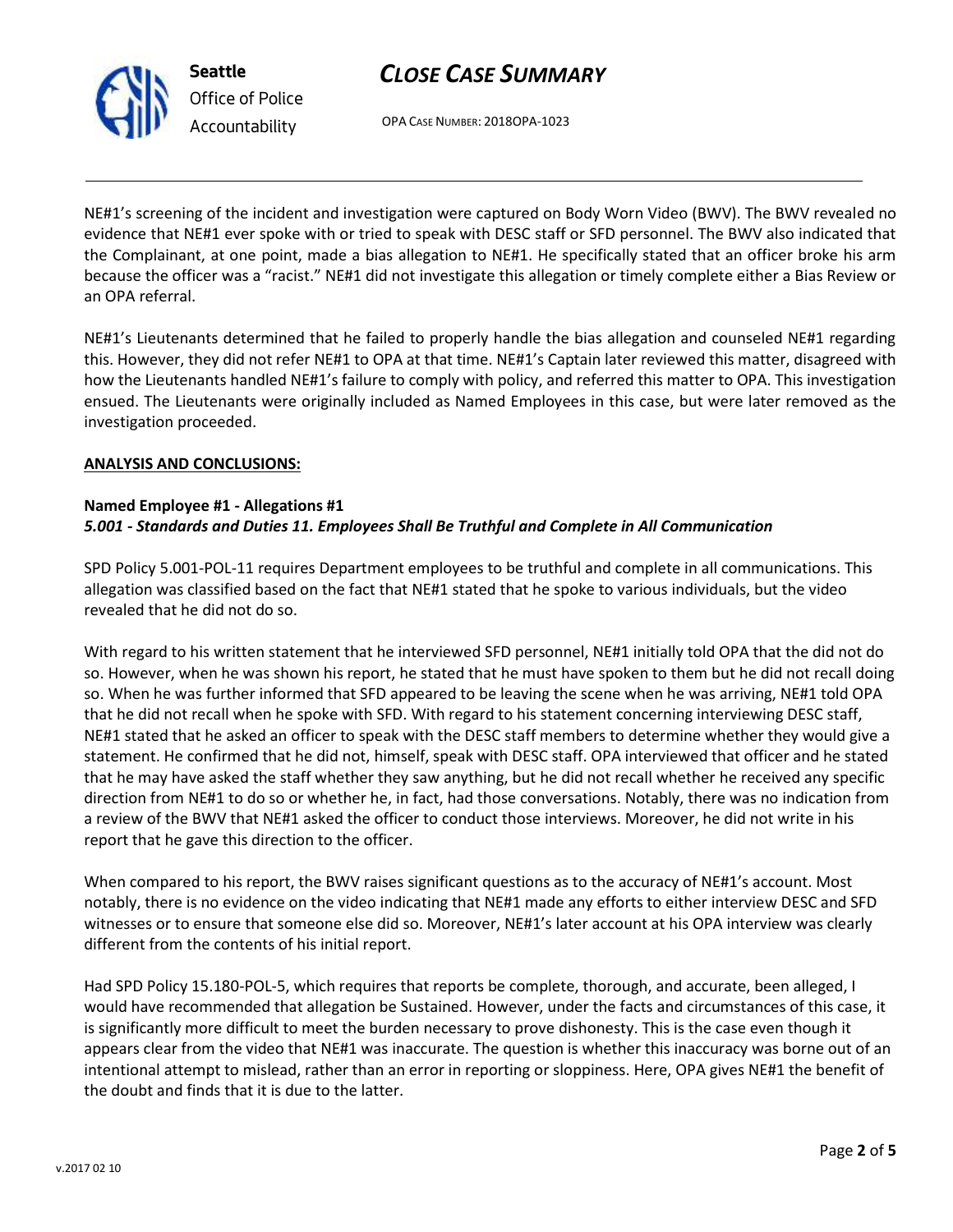

**Seattle** *Office of Police Accountability*

# *CLOSE CASE SUMMARY*

OPA CASE NUMBER: 2018OPA-1023

Accordingly, OPA recommends that this finding be Not Sustained – Inconclusive. In reaching this decision, however, OPA wants to make clear this this was a close call and that it had significant concern regarding the veracity of NE#1's account.

Recommended Finding: **Not Sustained (Inconclusive)**

## **Named Employee #1 - Allegations #2**

# *5.002 - Responsibilities of Employees Concerning Alleged Policy Violations 5. Supervisors Will Investigate or Refer Allegations of Policy Violations Depending on the Severity of the Violation*

SPD Policy 5.002-POL-5 requires supervisors who become aware of a potential policy violation to investigate or refer the allegations depending on their severity. Minor allegations of misconduct may be investigated by a supervisor, while allegations of serious misconduct – such as the use of excessive force – must be referred to OPA. (SPD Policy 5.002-POL-5.) This allegation was classified for investigation based on NE#1's failure to address the Complainant's bias allegation and the claim that his arm was broken.

With regard to the claim that the officers broke the Complainant's arm because, according to the Complainant, the officers were racist, NE#1 should have, at the very least, screened that allegation with OPA. Indeed, NE#1's Lieutenant later did so and OPA agreed to allow the allegation to be handled in a chain of command review. Without such a screening taking place, NE#1 should have treated the Complainant's claim as an allegation of misconduct and, without direction to the contrary, should have made an OPA referral.

The above being said, I recommend that NE#1 receive a Training Referral rather than a Sustained finding for two main reasons. First, the Complainant's allegation was clearly unsubstantiated based on the evidence and OPA later agreed that a referral was unnecessary. Second, NE#1 screened the complaint with his Lieutenant and did not receive any direction at that time to make a referral. While NE#1 was still responsible for taking appropriate action, it seems unfair to subject him to discipline under the circumstances of this case.

• **Training Referral**: NE#1 should be retrained concerning the requirements of SPD Policy 5.002-POL-5. He should be counseled to take appropriate action on allegations of possible misconduct, which may include screening the allegation with OPA. NE#1 should be informed that future failure to appropriately handle an allegation of misconduct will likely result in a recommended Sustained finding. This training and associated counseling should be documented and this documentation should be maintained in an appropriate database.

Recommended Finding: **Not Sustained (Training Referral)**

## **Named Employee #1 - Allegation #3** *5.140 - Bias-Free Policing 6. Supervisors Conduct Preliminary Inquiry into Bias-Based Policing*

SPD Policy 5.140-POL-6 requires that supervisors conduct a preliminary investigation into allegations of biased policing. In certain circumstances, supervisors are permitted to complete a bias review and, otherwise, the supervisor must make an OPA referral. A complaint of bias is made when individuals allege that they have been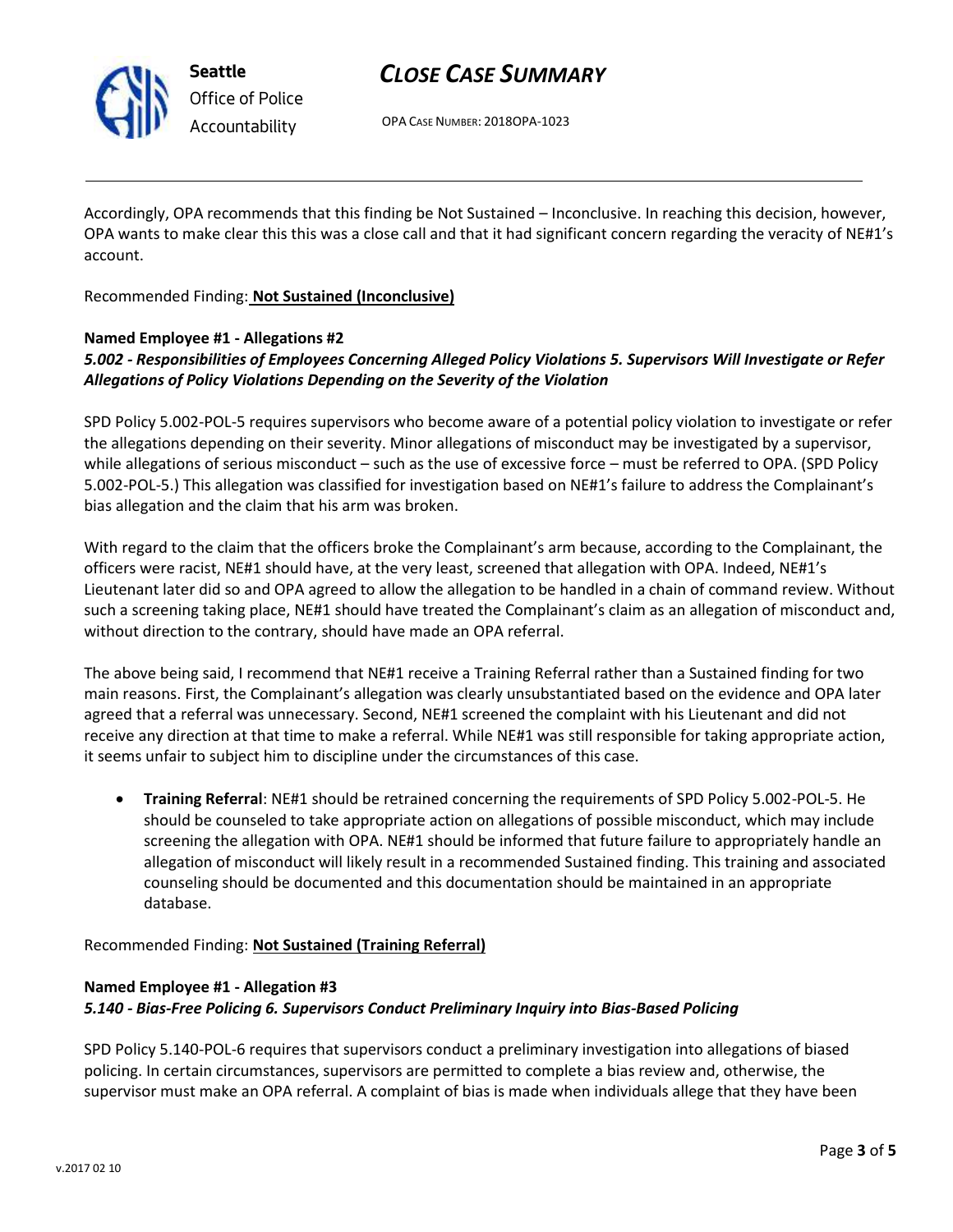

**Seattle** *Office of Police Accountability*

# *CLOSE CASE SUMMARY*

OPA CASE NUMBER: 2018OPA-1023

treated differently by law enforcement officers because of the individuals' membership in one or more protected classes.

NE#1 told OPA that he simply did not hear the Complainant's bias allegation. He stated that, in the months prior to the incident, he had been diagnosed with hearing loss and began using hearing aids. However, he was not wearing his hearing aids on the date in question and, according to his account, this resulted in him failing to hear the allegation of bias. He stated that, had he heard the allegation, he would have taken appropriate action. He further stated that he did not know about the allegation until it was later pointed out to him by his Lieutenant. He told OPA that, at that time, he completed a Bias Review. Notably, NE#1's Lieutenant told OPA that he believed that NE#1 legitimately did not hear the allegation.

Had NE#1 heard this allegation, he would have been required to investigate it and to take appropriate action in the form of either a Bias Review or an OPA referral. When he did not do so, he acted contrary to policy. However, NE#1 contended that he failed to comply with policy because he did not hear the statement due to hearing loss. OPA cannot disprove this claim and, if this were the case, it would excuse NE#1's conduct. As such, OPA issues a Training Referral rather than a Sustained finding.

• **Training Referral**: NE#1 should be counseled concerning his failure to identify and investigate the Complainant's bias allegation. When he failed to do so and to then take appropriate action, he violated policy. While OPA recognizes that NE#1 is suffering from hearing loss, it is his responsibility to wear his hearing aids during his shift to ensure that he can fully carry out the duties of his position. If he fails to do so again and this results in a violation of policy, OPA will recommend a Sustained finding. This counseling and any associated retraining should be documented and this documentation should be maintained in an appropriate database.

Recommended Finding: **Not Sustained (Training Referral)**

### **Named Employee #1 - Allegation #4** *5.140 - Bias-Free Policing 5.140–PRO-1 Handling a Bias-Based Policing Allegation*

5.140-PRO-1 details how a supervisor is to handle an allegation of bias. It provides guidance for when to use a Bias Review versus when to make an OPA referral, as well as practically how to do so.

For the same reasons as discussed in the context of Allegation #3, I recommend that this allegation be Not Sustained and I refer to the above Training Referral. (*See* Named Employee #1, Allegation #3.)

Recommended Finding: **Not Sustained (Training Referral)**

### **Named Employee #1 - Allegations #5**

### *8.400 - Use of Force Reporting and Investigation 8.400-TSK-6 Use of Force –RESPONSIBILITIES OF THE SERGEANT DURING A TYPE II INVESTIGATION*